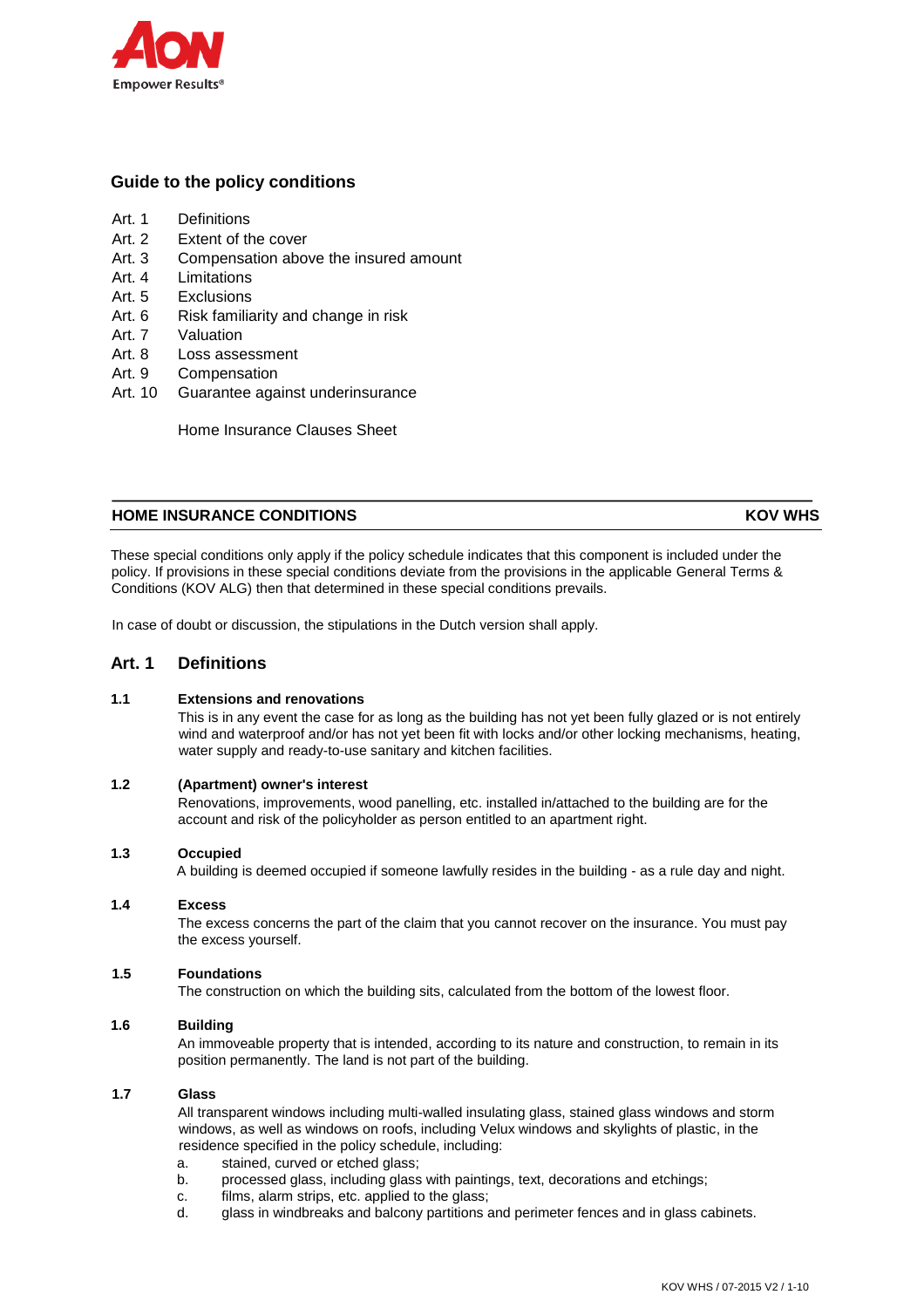

## **1.8 Reinstatement value**

The sum needed for the reconstruction of the residence immediately after an occurrence, on the same location and equivalent in terms of nature, construction, layout and use.

## **1.9 Loss**

Degradation of the property of the insured party by damage to or loss of the insured residence.

## **1.10 Sale value**

The value of the residence after the deduction of the value of the land.

## **1.11 The insured party**

The policyholder and/or the natural or legal person specified in the policy schedule, insofar as this party has an interest in the preservation of the insured property.

## **1.12 Residence**

The building described in the policy schedule, including any (plastic) glass, and:

- sheds, storage structures, garages and other outbuildings, roofing and perimeter fences/walls which are commonly deemed to form a part of it - if not comprising plants, trees, shrubs and reed mats;
- Sheds, storage structures, garages and other outbuildings, with a different address to the premises to which the insurance applies that are owned by the insured party, if this is specified in the policy schedule;
- swimming pools and Jacuzzis and the associated installations, including permanently installed canopies and roofing;
- bridges that serve as a permanent structure between embankments;
- foundations are deemed to form a part of the building;
- solar connectors and panels that are intended to collect thermal radiation;
- charging pole or charging station for an electric car that is attached to the residence or installed on the premises;
- sun-blinds, roller shutters and antennas are also insured, if they are not insured via household insurance.

The land is not deemed part of the residence.

# **Art. 2 Extent of the cover**

The insurance covers unforeseen material damage to the residence, caused during the term of the insurance by an event described hereinafter; for an event described in article 2.1.1 to 2.1.5 even if this is the consequence of the nature or a defect in the insured property.

#### **2.1. Basic cover**

If your policy schedule shows that you chose Basic cover, you are insured for the following events:

- **2.1.1** a. Fire (see additional descriptions in the general conditions) and fire in the vicinity.
	- b. Damage caused by singing, scorching and melting of facilities permanently fixed to the residence, such as counter tops, parquet floors, etc., with the exception of installations, appliances and equipment, but only if the insured party lives in the residence himself/herself.
- **2.1.2** Fire extinguishing.
- **2.1.3** Smoke and soot, if suddenly ejected by a heating system attached to the chimney of the residence.
- **2.1.4** Explosion (see additional descriptions in the general conditions).
- **2.1.5** a. Lightning, irrespective of whether this results in fire.
- b. Induction as a result of lightning that causes overvoltage in the electricity mains and/or in electrical and electronic equipment.
- **2.1.6** Storm (see additional descriptions in the general conditions).
- **2.1.7** Damage caused by (attempted) forcible entry.
- **2.1.8** Theft of parts belonging to the residence.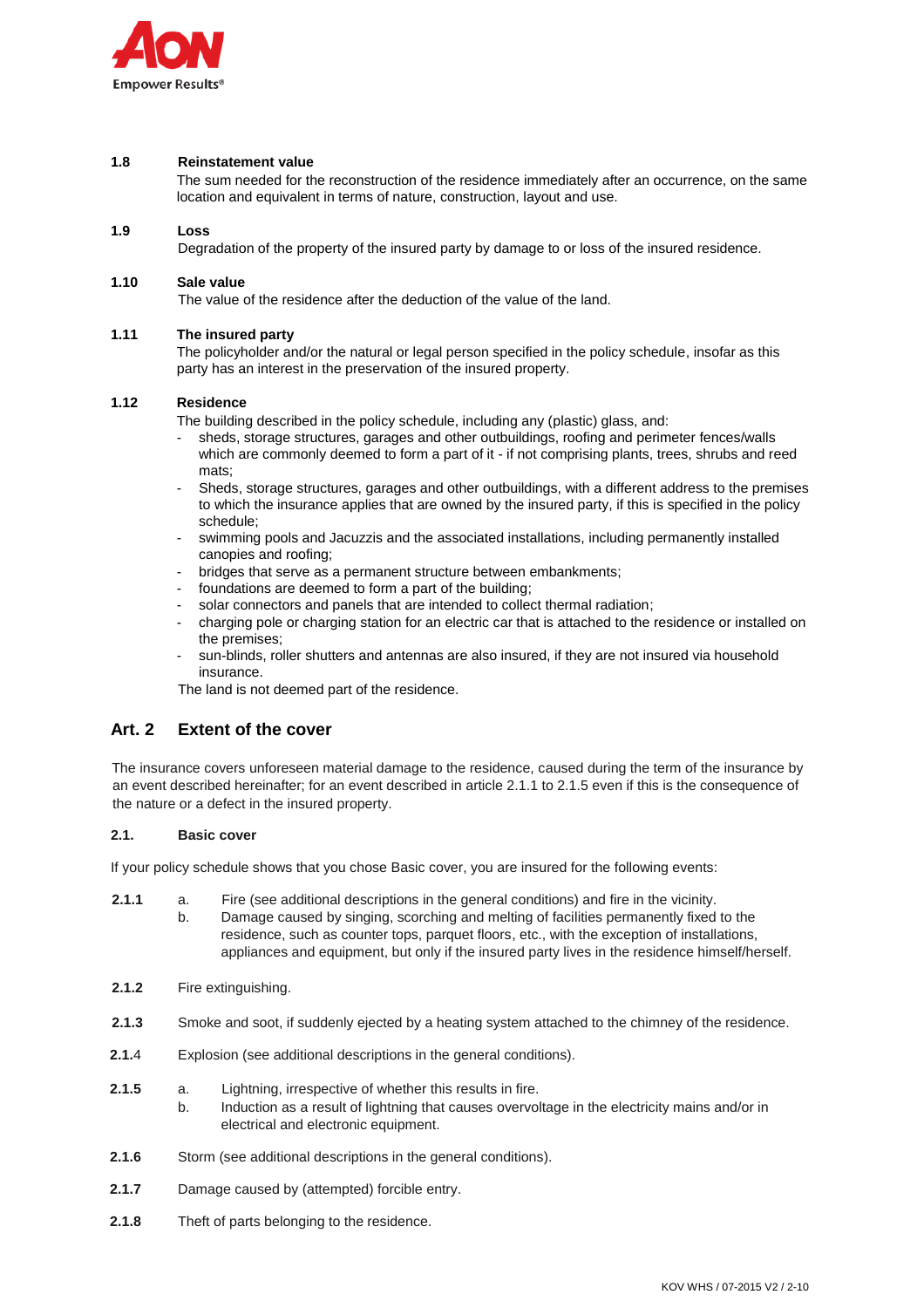

## **2.1.9** Water damage:

Damage caused by the unforeseen flow of water and steam from:

- a. supply and discharge pipes located inside and outside the residence;
- b. installations and appliances connected to the supply and discharge pipes;
- c. a heating system;
- d. aquaria or water-filled seating/beds, as the result of a sudden unexpected defect.

In the event of the abovementioned insured water damage, there is also a right to compensation of:

- a. the costs of finding the defect (so-called leak detection);
- b. the costs of hacking and breaking walls, floors and other parts of the residence;
- c. the costs of repairing the pipes;
- d. the costs of repairing the hacking and breaking damage.

This is under the condition that the damage to the residence caused by the unforeseen overflow and/or escape of water or steam and the defect were not the result of wear and tear, poor maintenance or construction defects. The costs of unblocking are not insured.

In the building, damage caused by damp permeating through tiling, including (sealed) joints, of showers and bathrooms, is insured, unless it is the result of poor or overdue maintenance. Repair of tiling is not covered.

If a defect occurs in a water pipe, drain pipe or heating pipe that forms a part of the building during the term of the insurance, which results in water escaping into or under the building, the insurance covers the costs of the repair of the pipe including the costs of necessary hacking and breaking work to the building and the repair of the damage caused by this. When no damage is caused by this defect, we compensate these costs up to a maximum amount of  $\epsilon$  3,500 per event.

**2.1.10** Unforeseen entry of precipitation (rain, snow, hail, melt water); if it did not come in through open windows, doors or shutters.

> If the damage was caused by water originating from a public sewer, including via discharge pipes, sanitary appliances and/or other appliances, the insurance company compensates maximum  $\epsilon$  25,000 per event.

**2.1.11** Caving-in of the building due to the weight of snow.

Not insured is damage caused by the weight of snow when the collapse can be attributed to design, manufacturing and installation defects, the use of incorrect or defective materials and/or insufficient and overdue maintenance.

- **2.1.12** Hail damage to the residence, except damage to glass and plastic parts that serve to let through light.
- **2.1.13** Frost damage resulting from the freezing of:
	- a. water pipes and the installations and appliances connected to them;
	- b. a central heating system.

damage to the pipes, installations and appliances themselves is also covered by the insurance if they are found or attached in/to the residence.

For the said covered frost damage, the insured party is also entitled to compensation for:

- c. the costs of finding the defect, breaking and repair work to walls, floors and other parts of the residence;
- d. the costs of repairing the pipes, installations and appliances.

Not insured is damage by frost when the freezing can be attributed to negligence or carelessness in taking precautionary measures.

- **2.1.14** Oil, unforeseen leaks from permanent pipes, reservoirs or tanks of an oil-fired central heating system, if this system is connected to a chimney.
- **2.1.15** Vandalism, committed by someone who unlawfully forced their way into the residence.
- **2.1.16** Riots, civil disruptions or disturbances (see additional descriptions in the general conditions).
- **2.1.17** Looting and disorder during strikes.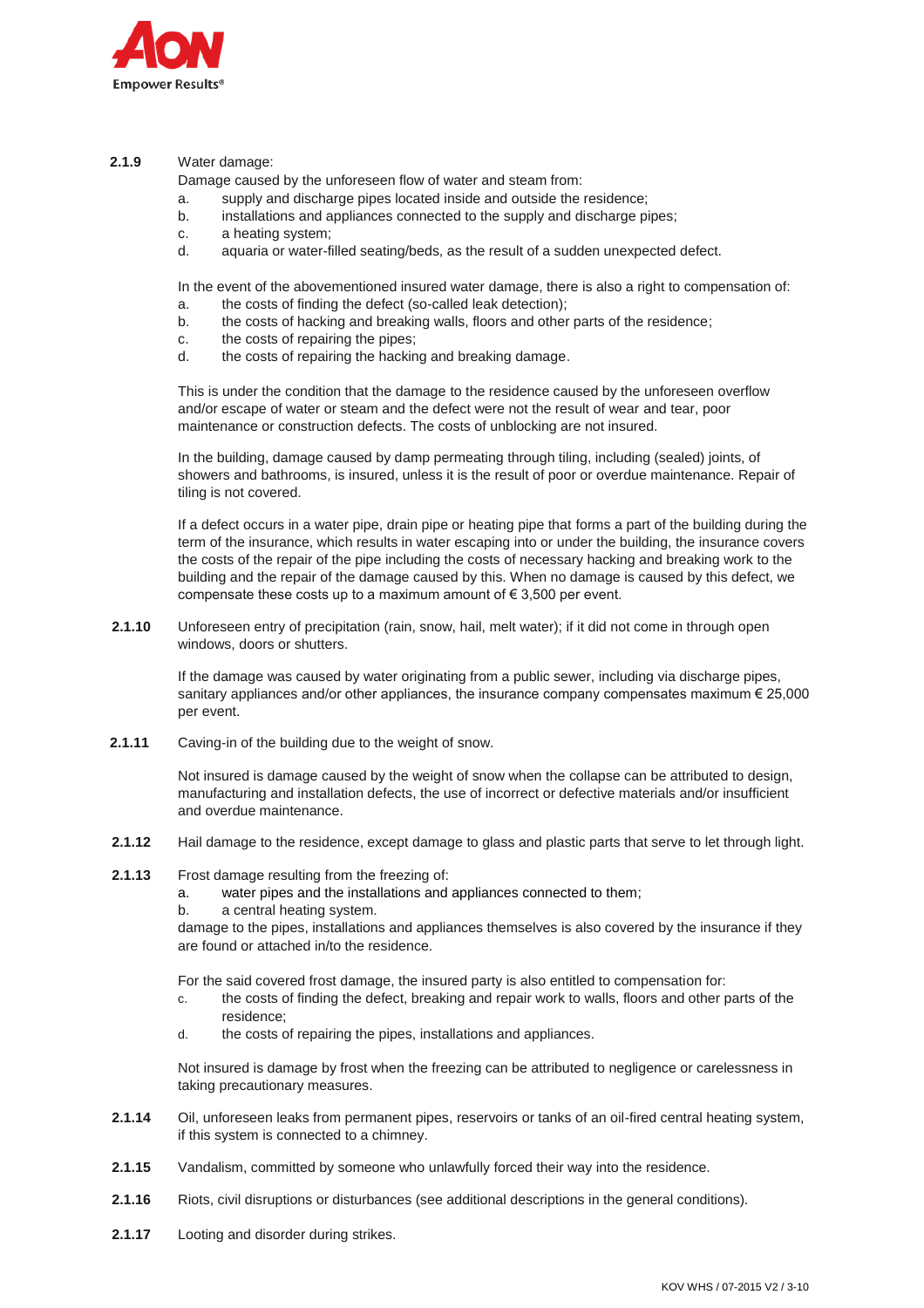

- **2.1.18** Collision, crashes, and as a consequence thereof: dropped or leaked loads.
- **2.1.19** Aircraft (see additional descriptions in the general conditions).
- **2.1.20** Air pressure resulting from starting and/or test-running aircraft and spacecraft and breaking the sound barrier.
- **2.1.21** Meteorites.
- **2.1.22** Falling trees and breaking off of branches.
- **2.1.23** Falling cranes and lifting equipment and parts breaking off them.
- **2.1.24** Extensions and renovations

When a residence is being extended or renovated, the building materials on or close to the building site and the objects that must be placed or installed that will then form a permanent part of the residence, are also insured. Loss by theft of objects that are to be placed or installed is only compensated if these objects were present in a secure space at the time of the theft:

- and persons other than the insured party or the (sub)contractor have no access to the residence;
- and the resident or owner or his/her wife/husband or partner manage the keys;
- and there is evidence of forced entry into the residence.

Things kept outside the secured space(s) referred to are only insured against damage as a result of:

- a. fire (see additional descriptions in the general conditions) and fire in the vicinity;
- b. fire extinguishing;
- c. smoke and soot, if this is suddenly expelled by a heating system connected to a chimney of the building;
- d. explosion (see additional descriptions in the general conditions);
- e. lightning, irrespective of whether this results in fire;
- f. storm (see additional descriptions in the general conditions), if the property is found in the residence.

# **2.1.25** Glass

# **Compensation**

In the event of damage to glass, it will be replaced with glass of the same type, quality and dimensions. Compensation will only be paid for damage to horizontal glass, such as skylights and glass canopies if the damage results in a leak.

#### **Glass seal breakage**

If the glass seal breaks within 10 years of the manufacturing date, compensation of maximum  $\epsilon$  500 per event will paid. Glass seal breakage is understood to mean a reduction in transparency due to condensation or deposition of dust particles on the inside of the insulating glass. No payment will be made under the insurance if the policyholder can claim compensation or replacement based on the warranty given by the supplier and/or manufacturer.

In the event of glass damage, the cover also applies to:

- a. the costs of a required emergency provision after the glass is broken;
- b. the costs for the use of hanging platforms, scaffold, tower wagons, hoists, etc., if this equipment is required for the repair of the damage up to a maximum amount of  $\epsilon$  500 per event;
- c. costs of clearing up the insured glass damage up to a maximum amount of  $\epsilon$  500 per event,

The insured glass is not covered when the residence is being extended or renovated, when it is empty or squatted or when moving or working on the glass.

# **2.2 Top cover**

If your policy schedule indicates that you chose Top cover, you are insured against damage to the residence that is caused by the events referred to in article 2.1 Basic cover. You are also insured for the following events: any unexpected externally caused peril during the term of the insurance. An event already excluded or a limitation to the cover described in the conditions is not insured.

# **Art. 3 Compensation above the insured amount**

- **3.1** In the event of an insured event, this insurance compensates the following above the insured amount: a. damage prevention/limitation costs (see additional descriptions in the general conditions);
	- b. claims assessor's fees (see additional descriptions in the general conditions);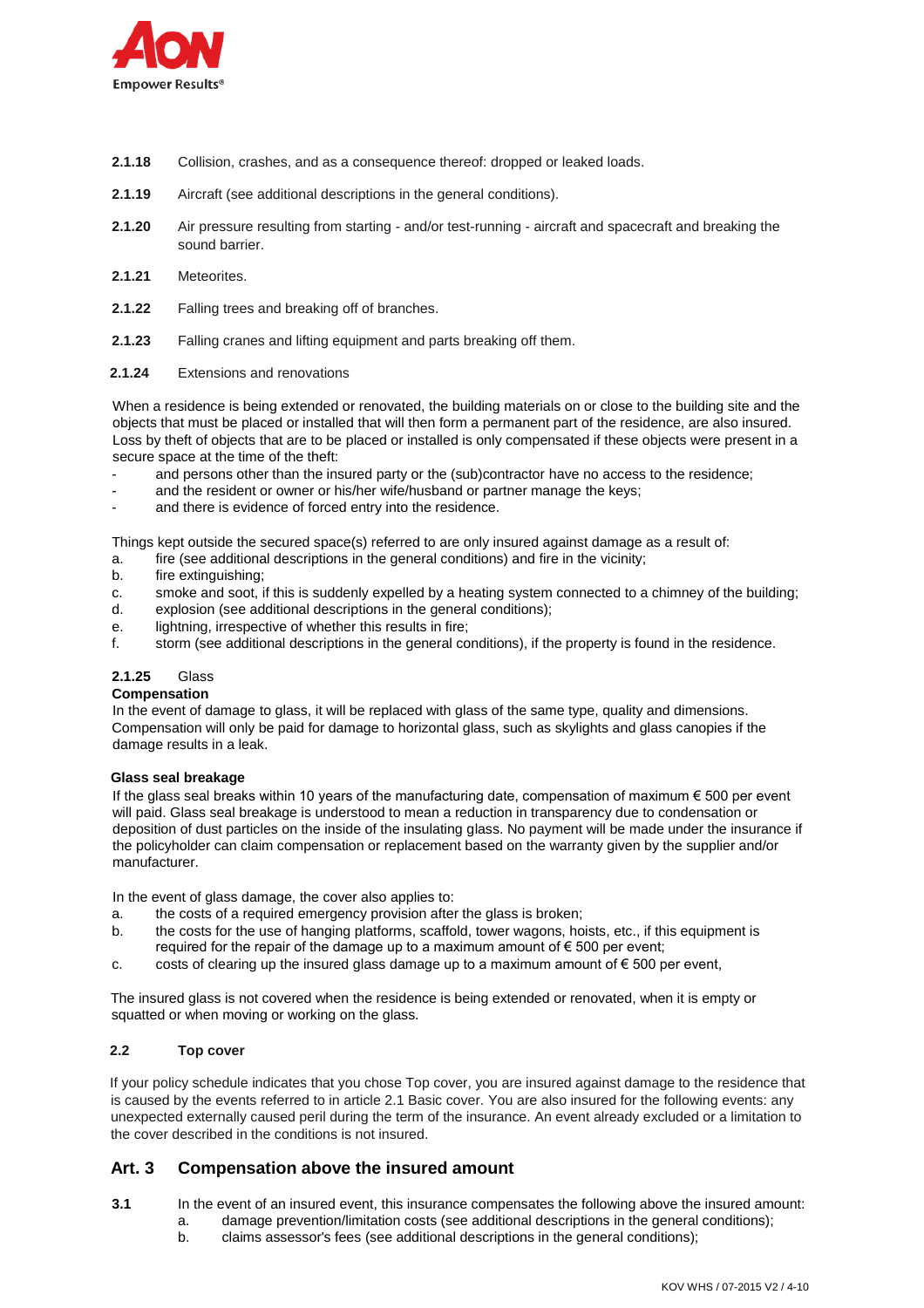

- c. salvage costs (see additional descriptions in the general conditions); The condition for the compensation of these costs is that the *Stichting Salvage* (Dutch Salvage Foundation) is engaged by the fire service.
- **3.2** For an event covered by the insurance, the insurance provides cover up to a maximum of 10% of the insured amount per part, for:
	- a. clean-up costs (see additional descriptions in the general conditions);
	- decontamination costs (see additional descriptions in the general conditions). If the insured event increases already existing contamination, decontamination costs are only compensated insofar as these costs exceed the costs of decontaminating the already existing decontamination. A condition for compensation of the decontamination costs is that the contamination is reported to the insurer within one year of its cause.
	- c. Landscaping: the costs of repairing the landscaping and plants in the garden belonging to the residence after damage caused by fire, fire extinguishing, explosion, lightning, collision and crashes or the crashing of aircraft;
	- d. loss of rent: based on the rental value of the residence, for the period that the residence is made uninhabitable by the damage, during a term of maximum 52 weeks, if it is repaired or rebuilt. If it is not repaired or rebuilt, the payment period is maximum 12 weeks. This payment is calculated based on the rental value even if the insured party resides in the residence himself/herself;
	- e. costs of provisions relating to damaged parts of the residence, which the insured party must pay according to the authorities;
	- f. property of third parties, if they are attached to the residence. This damage only qualifies for compensation if this is not covered by another insurance and/or insofar as the insured party bears the risk for maintenance or is liable;
- **3.3** If your keys are stolen, the replacement of locks is compensated up to maximum € 600.

# **Art. 4 Limitations**

- **4.1** An excess of € 250 per event applies to storm damage to the residence.
- **4.2** The repair costs for insured damage to awnings are compensated. If repair is not possible, compensation occurs based on the purchase value. 2% of this value will be deducted for each month from the date the awning was installed after 1 year. The compensation is at least 30% of the purchase price.
- **4.3** If your building is listed in the monuments and historic buildings register and the Historic Buildings & Sites Organisation regulation, the following agreements apply: the claims assessors will deduct the repair contributions from your compensation that you receive from the Department for the Preservation of Historic Buildings and Sites or other bodies. If the amounts from these organisations have not yet been determined or paid out, then you must transfer your rights to these amounts to us. You are obliged to cooperate fully in obtaining these amounts.
- **4.4** In the event of damage caused by water, steam, rainfall or frost, there is no cover for the repair costs of roofs, gutters, drain pipes and balconies, etc.

# **Art. 5 Exclusions**

In addition to the exclusions referred to in the General Conditions, other damage or loss not insured is damage to or loss from the residence that:

- **5.1** is caused by or as a result of using ink, oils, grease, paint, corrosive agents, etc.;
- **5.2** is caused by incompetently or incorrectly performed activities when cleaning, maintaining and repairing your residence;
- **5.3** is caused by normal use of your residence (such as wear and tear, discoloration, ageing, deformation, rotting, corrosion, staining, scratches, scraping, small dents and other superficial damage that do not affect its use). The costs of normal maintenance are not insured;
- **5.4** is caused by animals, vermin, insects or mould;
- **5.5** comprises or is caused by inadequate maintenance and/or construction defects;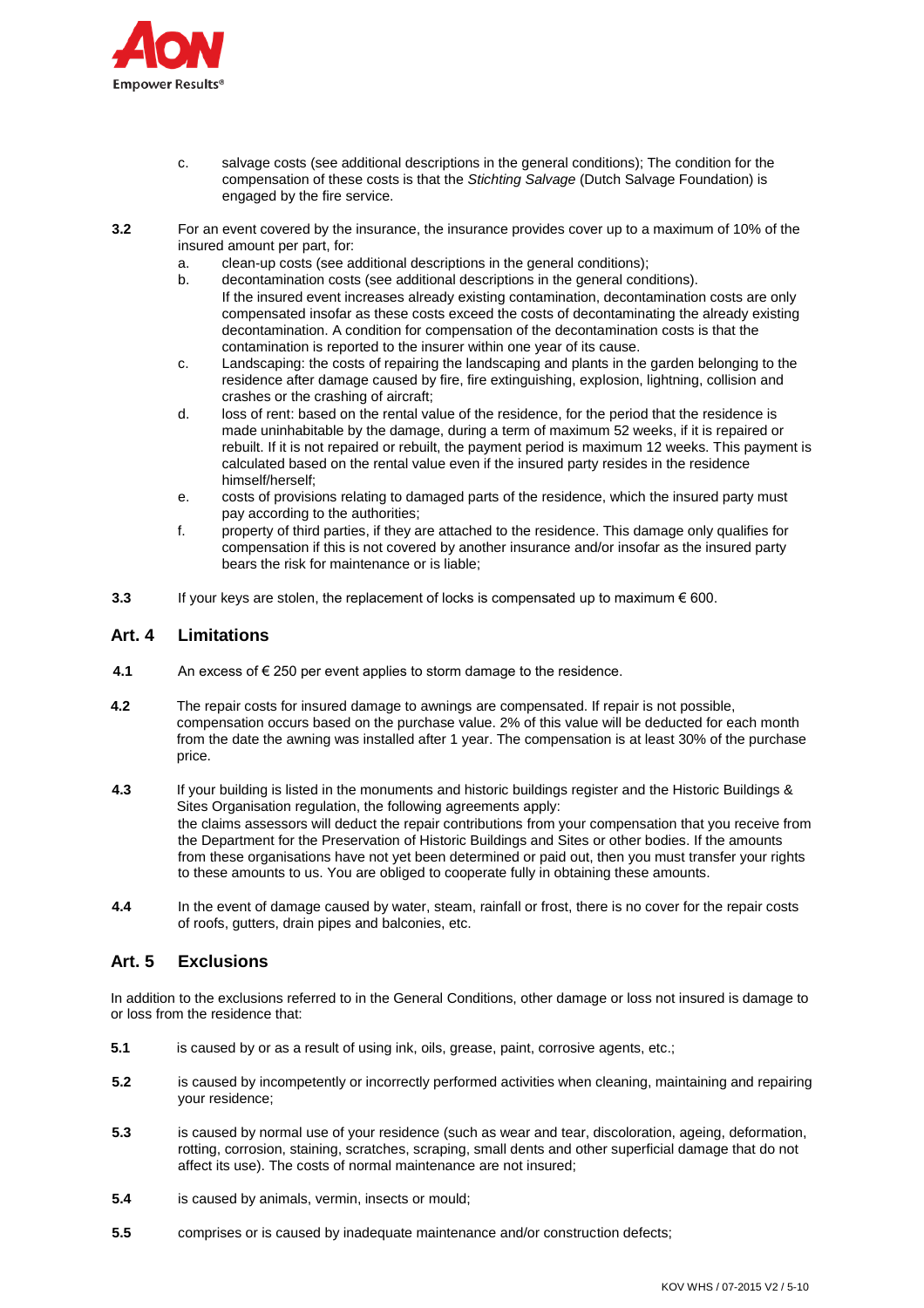

- **5.6** comprises or is caused by slow-working (weather) influences;
- **5.7** caused by damp permeating through floors, walls or into cellars;
- **5.8** caused by rain, hail, snow or melt water that comes in through open windows, doors or shutters;
- **5.9** is caused by groundwater except if this comes in via drain pipes and appliances and installations connected to them;
- **5.10** is caused by airborne contaminants and/or alien decay-causing agents or as a result of acid deposition (including deposition of airborne agents, which directly or indirectly influence the acidity of the soil or surface water);
- **5.11** is caused because the insured party did not observe normal care in preventing the damage. From the insured party, it is expected that he/she could not in reasonableness have taken better measures to prevent the damage under the given circumstances;
- **5.12** while in your residence or outbuildings activities are performed that are not legally permitted, such as running a cannabis factory, whether or not operational; This also applies even if the policyholder was not aware of this;
- **5.13** as a result of subsidence and/or collapse, except as a result of the weight of snow as stated in article 2.1.11;
- **5.14** caused by repair work, extending or renovating the residence;
- **5.15** caused by confiscation, nationalisation, seizure, vandalism or damage by or on the instructions of any public body.

# **Art. 6 Risk familiarity and change in risk**

- **6.1** The description of the risk in the policy schedule is deemed to originate from the policyholder.
- **6.2** The insurer deems itself to be sufficiently familiar with the location, construction type, structure, layout, heating, lighting and use of the residence, as they were at the time of concluding the insurance, as well as adjoining buildings.
- **6.3** The insured party is free to extend, renovate, replace, enlarge, demolish, change the internal layout and perform other changes to the residence described in the policy schedule, if they remain within the limits of the policy description. The insurance only provides cover for the events described in article 2.1.24 during extensions or renovations to the residence.

Other events as stated in article 2 are only covered insofar as the insured party shows that there is no connection whatsoever between the damage event and the extension/renovation activities.

- **6.4** The policyholder must inform the insurance company in writing of:
	- a. changes in the described designated use or construction type of the residence;
	- b. vacancy of the residence or a part thereof deemed separate from it;
	- c. discontinued use of the residence or a part thereof deemed separate from it during a consecutive period that is expected to last longer than 60 days;
	- d. partial or full squatting of your residence.

After the occurrence of one of these changes, with the exception of changes in the described construction type or designated use, the insurance only offers cover against damage caused by fire, fire extinguishing, explosion, lightning, storm and aircraft.

The report must be made within 60 days of the occurrence of these changes, unless the policyholder was not and could not have in fairness been aware of the occurrence of one of the changes referred to. Article 5.12 remains in full force.

After the receipt of the report of the change in risk, the insurance company will inform the policyholder about whether the insurance will be continued in a changed state or that the premium and/or conditions will be revised.

If no agreement is reached with the policyholder on this, then the insurance will be ended by the insurance company subject to 30 days' notice.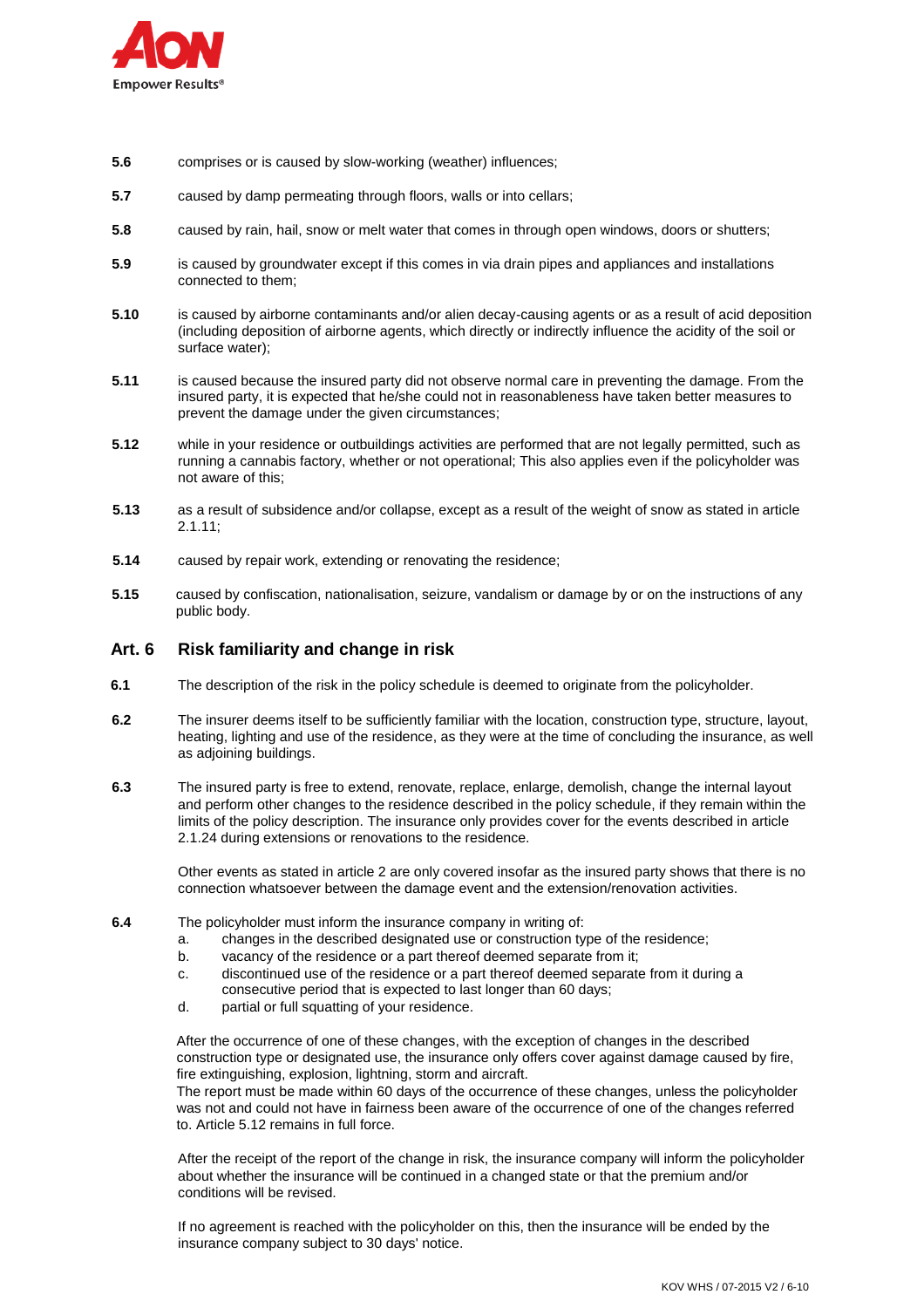

The right to compensation lapses if the insurance company fails to notify the policyholder in writing within 60 days of the moment of a change in risk. The right to compensation continues for as long as the insurance company continues the insurance unchanged after a report. If the insurance company continues the insurance at a higher premium, then the entitlement to compensation is in proportion to the original premium relative to the new premium.

## **6.5 Transmission of ownership**

The policyholder must inform the insurance company of a transfer of ownership of the residence as quickly as is in fairness possible.

When the ownership of the residence is transferred, other than by death, the cover remains in force for another 30 days. After this term, the insurance lapses by operation of the law, unless the new owner tells the insurance company that he/she wishes to continue the insurance within this period.

In that case, the insurance company can cancel the insurance subject to one month's notice within two months of the statement being made. The insurance lapses immediately if the new owner has insured the residence elsewhere.

The insurance remains in force after the death of the policyholder. The insurance company can cancel the insurance subject to one month's notice within 9 months of the insurance company being informed of this death. The heirs can cancel the insurance without notice.

# **Art. 7 Valuation**

- a. Has your residence been valued by an assessor as referred to in Book 7, Section 960 of the Dutch Civil Code (definite valuation)? Then this valuation is valid for up to 6 years after the date of the assessor's report. Has the assessor's report expired and is there no new report? Then the old report is valid for another 6 months. We may show that the valuation is too high within the period of 6 months. After those 6 months, we assume that you yourself provided the insured sum.
- b. The valuation does not apply:
	- by vacancy, squatting, demolition or removal of your residence;
	- by the transfer of the insured interest or if your residence is used for another purpose;
	- if you do not inform us within 12 months after the damage that you are going to repair or rebuild the residence at the same location and for the same designated use.
- c. You must give us the assessor's report after the damage. If the appraised value is not the same as your estimation, we will not accept the report as a valid assessor's report.
- d. If this policy shows that the buildings were valued by the parties themselves, then that value will apply until the end of the insurance. The insurance company nevertheless retains the right to prove any overvaluation existing at the time of the loss or damage.

# **Art. 8 Loss assessment**

# **8.1 Valuation for repair or rebuilding**

If the residence is valued by (an) assessor(s) as referred to in Book 7, Section 960 of the Dutch Civil Code:

- a. this report must be handed over in the case of damage, and
- b. the extent of the damage shall be determined based on this valuation and sale value. If the valuation is no longer valid, the damage will be determined in accordance with that determined in article 8.3 'Not repairing or rebuilding', unless otherwise agreed.

The damage amount based on the valuation is set at the difference between the amount of the valuation and the value of what remains. The remains are valued on the same basis as the valuation. The damage amount based on the sale value is set at the difference between the sale value of the residence immediately before the damage and the remains immediately afterwards.

# **8.2 Reinstatement value for repair or rebuilding**

The extent of the damage is determined as the difference between the reinstatement value of the residence immediately before the occurrence and the value of what remains afterwards. The extent of the damage will also be determined based on the difference between the sale value of the residence (excluding the land) immediately before the occurrence and the value of the remains afterwards. The condition is that the insured party rebuilds or repairs the residence on the same location and for the same use within 3 years, and on condition that the insured party informs the insurance company within 12 months of the date of the loss/damage that he/she will rebuild or repair the residence.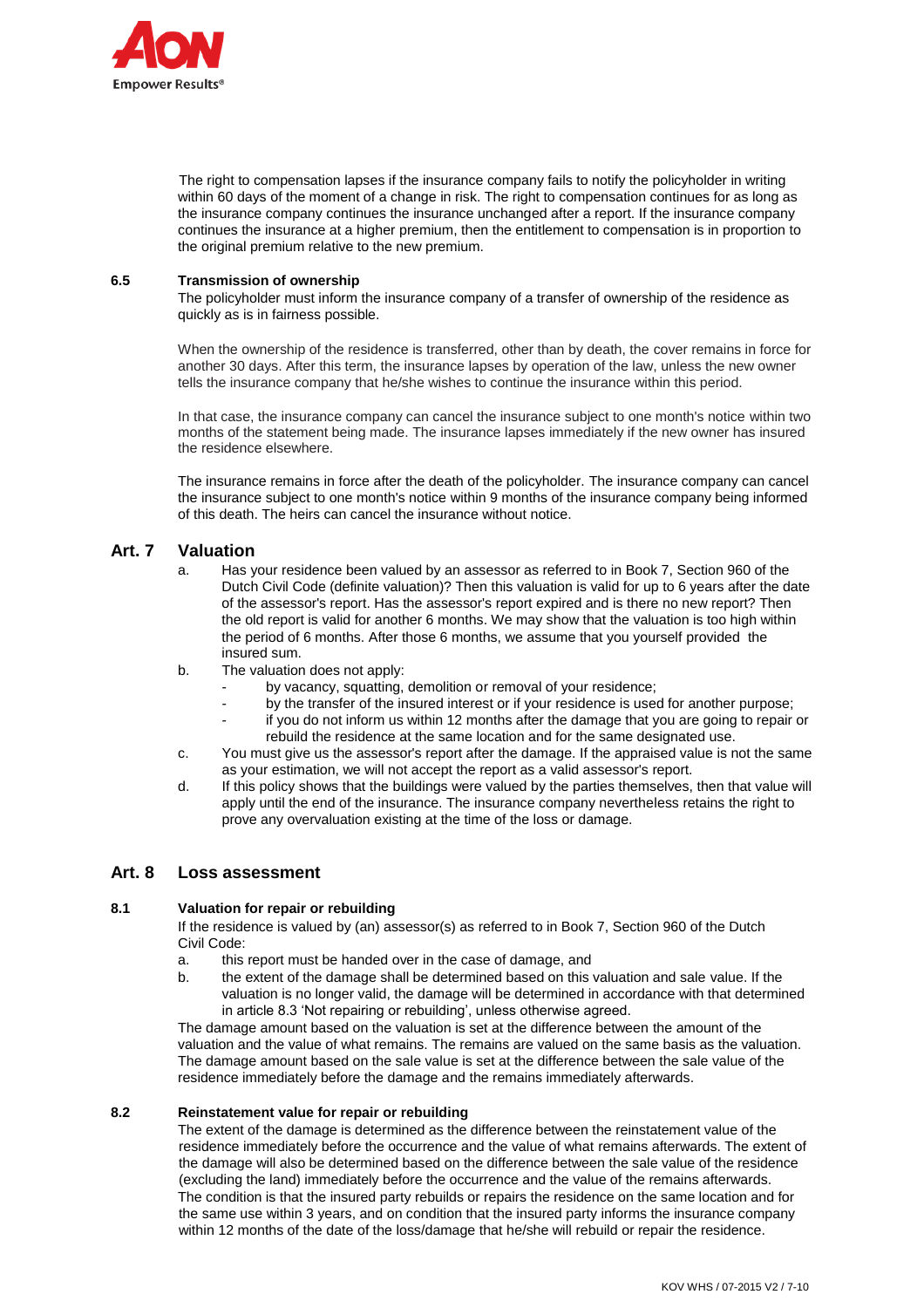

# **8.3 Not repairing or rebuilding**

The extent of the damage is determined based on the sale value of the residence immediately before the damage or based on the reinstatement value (rebuild value) when this is lower:

- a. if the residence is not repaired or rebuilt at the same location and for the same designated use;
- b. if the insured party fails to report his/her intention to repair or rebuild the residence to the insurance company within 12 months after the date of the loss/damage;
- c. if the obligation in article 7.1 of the applicable General Conditions is not fulfilled.

#### **8.4 Demolition, dispossession, vacancy and squatting**

The extent of the damage will also be determined based on the sale value if:

- a. the intention was to demolish the residence;
- b. the residence was destined for demolition or dispossession;
- c. the residence was declared uninhabitable or unusable by the municipality.

Unless the insured party has a compulsory reconstruction obligation and/or the residence may only be used for residential purposes, the sale value is also used as a basis, if:

- d. a part thereof that is deemed separate from it stood vacant, or was unused for longer than 60 days and was offered for sale;
- e. the residence was partially or fully squatted.

The damage amount is set at the difference between the established value of the residence immediately before the damage and the value of the remains immediately afterwards.

# **Art. 9 Compensation**

As regards the damage to the residence, the following applies:

#### **9.1 a. Presence of a thatched roof:**

The insured party must be able to handover a valid certificate of completion if required, which shows that:

- 1. the thatched roof has been impregnated and/or
- 2. the fire-extinguishing equipment present is in good working order and a maintenance contract is present.

#### **b. Payment based on the reinstatement (rebuild) value or sale value:**

After the determination of the damage based on the reinstatement (rebuild) value, the insurance company is entitled to first pay 50% of the compensation calculated based on the reinstatement (rebuild) value, or 100% of the compensation calculated based on the sale value if this is less. The payment for any remainder will occur subject to the handing over of invoices, while the payment for the last phase may possibly occur after the policyholder has sufficiently shown that further repair or rebuilding work has been initiated. In the case of rebuild or repair, the total compensation payment will never be more than the actual costs incurred with as maximum the amount determined based on the reinstatement (rebuild) value.

If the insured party is entitled to compensation calculated based on the sale value, the thus determined compensation is paid out as one lump sum.

If the loss assessment shows that the damage amounts determined based on the sale value exceed that of the reinstatement value, then the compensation paid will be based on the reinstatement value in all cases. This is then paid out as one lump sum.

## **9.2 Excess**

 The standard excess is stated in the policy schedule. An excess of  $\epsilon$  250 per event applies to storm damage. If you chose an extra voluntary excess, this will be stated in the policy schedule. We add the voluntary excess to the excess already in force.

#### **9.3 Compensation in kind**

We have the right to compensate (part of) the damage in kind.

If property that was damaged can be repaired or replaced, we have the right to insist on the repair or replacement of this property. If the damage is repaired by a repair company selected by Aon, the standard excess lapses.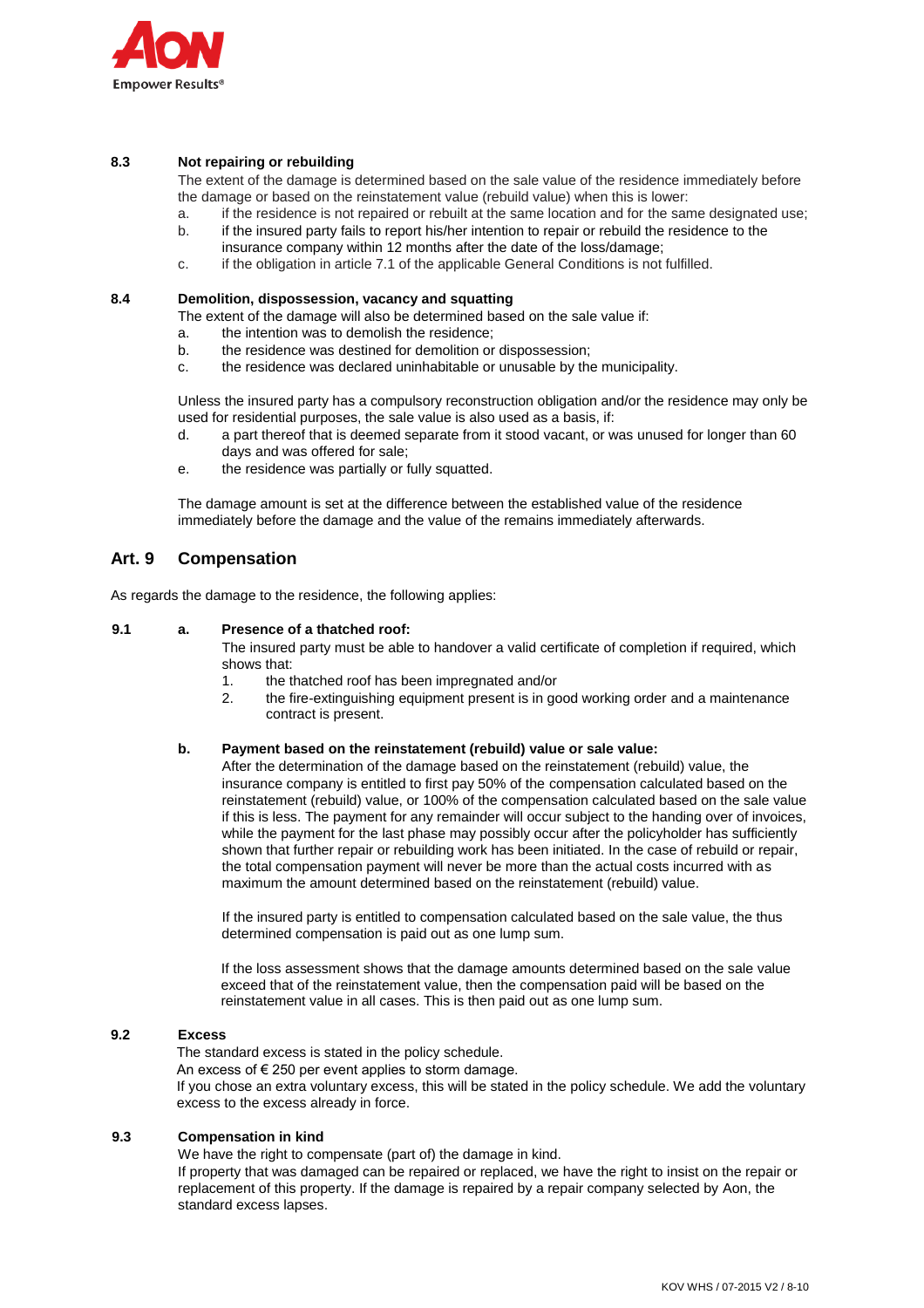

## **9.4.1 Indexation**

- a. The insured amount for the residence, and proportionally the premium, are adjusted to the price movements in building costs of homes annually on the premium due date, according to the price index for building costs determined by a recognised institute.
- b. If on the occurrence of damage it appears that the insured value of the residence is lower than the insured amount determined according to the index figure, then, for the settlement of the damage, the insured amount is increased by maximum 25%.
- c. If insurance is temporarily running elsewhere, which is not concluded subject to the index conditions, the earlier mentioned change resulting from a change in the index figure shall be applied to the total insured amount of the residence, i.e. including the amount insured elsewhere.

# **9.5 Underinsurance**

If on the occurrence of damage it appears that the insured value is lower than the actual value, then you will receive compensation that is in proportion to the insured amount relative to the value of your residence immediately before the loss event.

No underinsurance is applied to claims assessor's fees and damage prevention/limitation costs.

# **Art. 10 Guarantee against underinsurance**

If the policy schedule shows that the residence is insured with a guarantee against underinsurance, the following provisions shall apply.

#### **10.1 Value calculator**

The insured amount stated in the policy schedule is determined based on the fully completed reinstatement value calculator.

#### **10.2 Underinsurance**

In the case of a covered event, the damage is guaranteed fully compensated, irrespective of whether the insured amount is equal to the full value of the insured residence. The provisions of 9.4.b do not apply for as long as this guarantee applies.

#### **10.3 Indexation**

In accordance with the provisions in article 9.4.a.

#### **10.4 Guarantee period**

The guarantee applies for a period of 5 consecutive years, to be calculated from the date on which the reinstatement value calculator is completed.

The insurance company reserves the right to ask the policyholder to re-determine the value of the residence using the reinstatement value calculator, in the following cases:

- a. after renovation;
- b. after damage;
- c. after 5 years have passed since the last value determination.

If this request is not fulfilled within a period of 2 months, the guarantee against underinsurance lapses.

From the moment that internal or external renovations occur during the guarantee period, the guarantee lapses, unless the residence's value is adjusted accordingly.

The guarantee will not apply to an occurrence of damage if it becomes clear that the information provided for the purpose of obtaining a guarantee from the insurance company was/is incorrect or incomplete.

 The value guarantee does not apply to renovated farms, monuments and historic buildings and swimming pools.